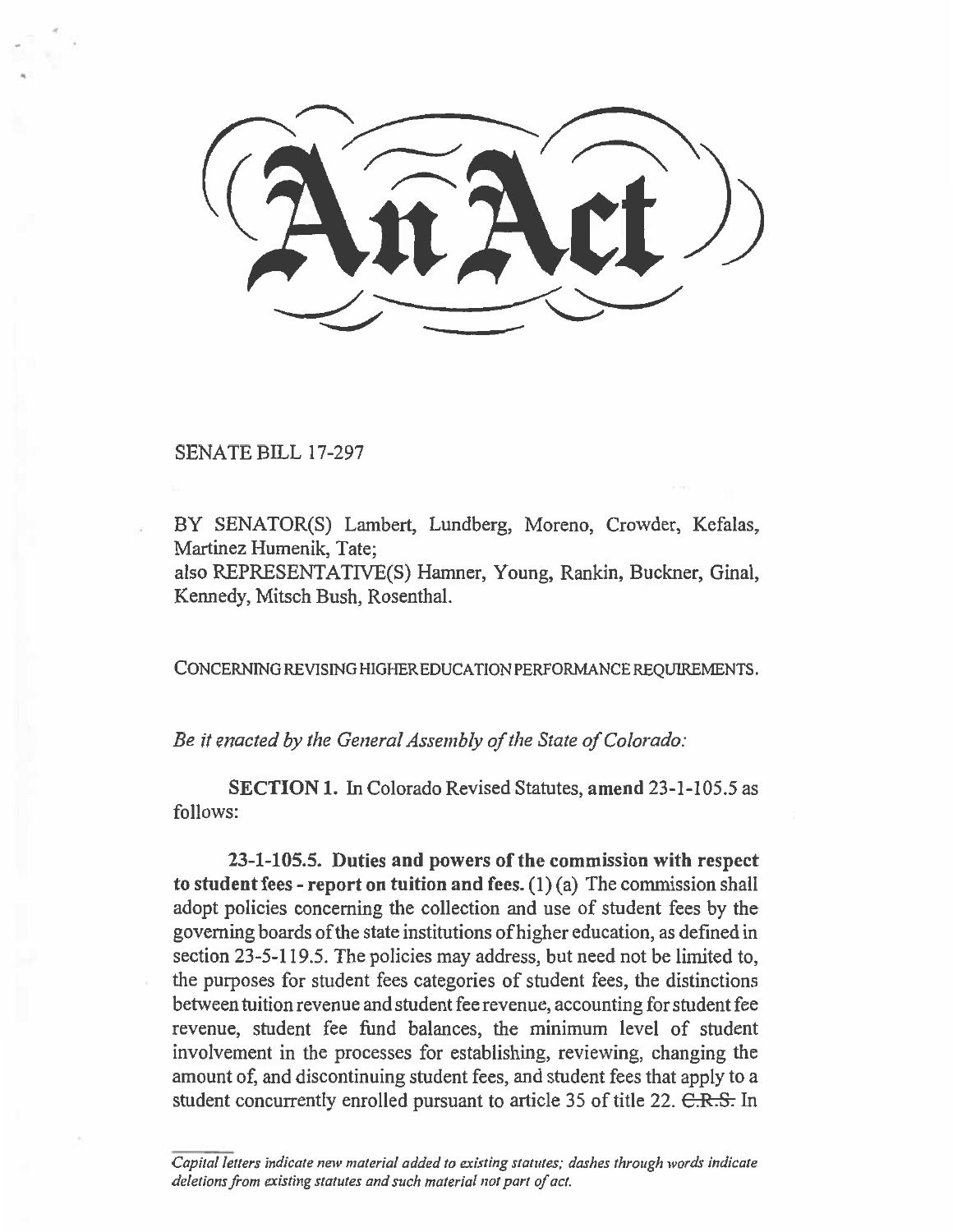preparing the policies, the commission shall seek input from the governing boards, the state institutions of higher education, and the student representative to the advisory committee created pursuant to section 23-1-103 and representatives of the student governments at the state institutions of higher education.

(b) THE COMMISSION MAY WAIVE THE REQUIREMENTS OF THE POLICIES ADOPTED PURSUANT TO THIS SUBSECTION **(1).** 

 $(2)$  (a) On or before January 15,  $\frac{2012}{2018}$ , and on or before January 15 each year thereafter, the department shall report to THE JOINT BUDGET COMMITTEE AND the education committees of the house of representatives and the senate, or any successor committees, concerning the governing boards' fee policies, and the collection and use of student fees, AND TUITION RATES.

(b) NOTWITHSTANDING THE PROVISIONS OF SECTION 24-1-136 (11)(a)(I) TO THE CONTRARY, THE REPORT REQUIRED PURSUANT TO SUBSECTION (2)(a) OF THIS SECTION CONTINUES INDEFINITELY.

SECTION 2. In Colorado Revised Statutes, 23-1-106, **amend**  (7)(b); and **add (14) and (15) as follows:** 

**23-1-106. Duties and powers of the commission with respect to capital construction and long-range planning - legislative declaration - definitions.** (7) (b) Except as provided in subsection (5) SUBSECTIONS (5) AND (15) of this section, it is the policy of the general assembly to appropriate funds only for capital construction or capital renewal projects approved by the commission.

(14) WITH THE COMMISSION'S APPROVAL, BEGINNING JULY 1, 2017, A STATE INSTITUTION OF HIGHER EDUCATION IS NOT SUBJECT TO FACILITY MASTER PLAN APPROVAL DESCRIBED IN SUBSECTIONS (3) AND (4) OF THIS SECTION, SO LONG AS THE GOVERNING BOARD OF THE INSTITUTION APPROVES EACH PLAN, NOTIFIES THE COMMISSION OF ITS APPROVAL, AND MAKES THE PLAN AVAILABLE TO THE COMMISSION. SUCH INSTITUTION IS ALSO EXEMPT FROM THE PROVISIONS OF SUBSECTION (5) OF THIS SECTION FOR A PROJECT THE COST OF WHICH DOES NOT EXCEED TWO MILLION DOLLARS.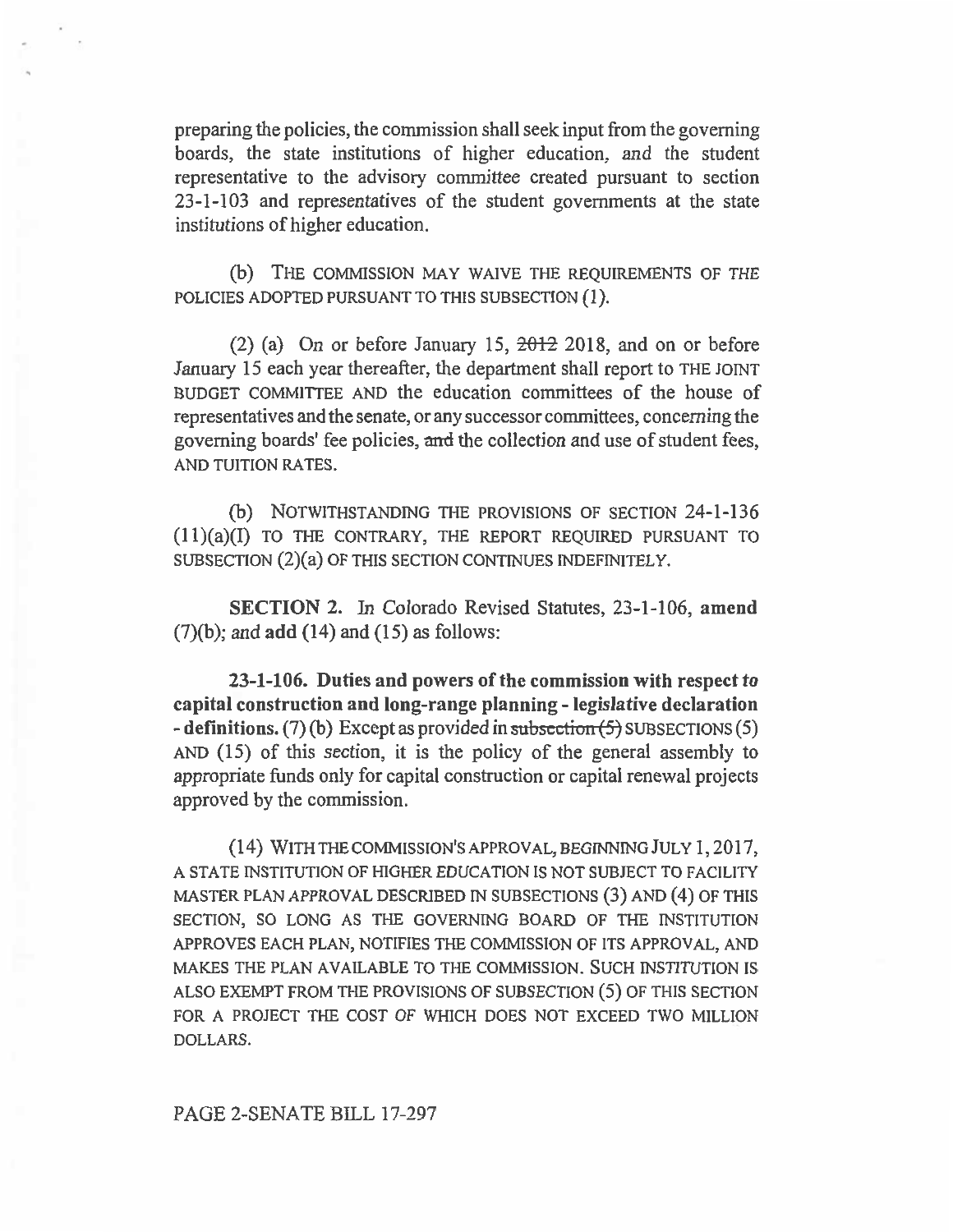(15) WITH THE COMMISSION'S APPROVAL, BEGINNING JULY 1, 2017, AND NOTWITHSTANDING THE PROVISIONS OF SUBSECTION  $(7)(b)$  OF THIS SECTION, A STATE INSTITUTION OF HIGHER EDUCATION IS NOT REQUIRED TO SUBMIT PROJECTS FOR FACILITIES TO THE COMMISSION FOR APPROVAL PURSUANT TO SUBSECTION (6)(b) OF THIS SECTION SO LONG AS THE INSTITUTION ANNUALLY SUBMITS A REPORT TO THE CAPITAL DEVELOPMENT COMMITTEE THAT IS SUBSTANTIALLY SIMILAR IN CONTENT TO THE REPORT CONCERNING CAPITAL CONSTRUCTION PROJECTS DESCRIBED IN SUBSECTION  $(6)(b)$  OF THIS SECTION.

**SECTION 3.** In Colorado Revised Statutes, 23-1-107, amend (1); and  $add(3.5)$  as follows:

23-1-107. Duties and powers of the commission with respect to program approval, review, reduction, and discontinuance.  $(1)$   $(a)$  The commission shall define what constitutes an academic or career and technical education program and shall establish criteria or guidelines that define programs and procedures for approval of new programs A GOVERNING BOARD OF A STATE-SUPPORTED INSTITUTION OF HIGHER EDUCATION IS NOT REQUIRED TO SUBMIT A PROPOSAL TO OR OBTAIN APPROVAL FROM THE COMMISSION TO CREATE, MODIFY, OR DISCONTINUE ACADEMIC OR VOCATIONAL PROGRAMS OFFERED BY THE INSTITUTION, SO LONG AS THE CREATION, MODIFICATION, OR DISCONTINUANCE OF THE ACADEMIC OR VOCATIONAL PROGRAM IS CONSISTENT WITH THE INSTITUTION'S STATUTORY ROLE AND MISSION.

(b) An institution of higher education shall submit a proposal for a new program to the department. Within a reasonable time after receipt of a proposal for a new program, the department shall review and, consistent with the institutional role and mission and the statewide goals specified in section 23-1-108 and further articulated in the master plan adopted pursuant to section 23-1-108, make recommendations to the commission for appropriate action on a proposal for a new program.

(c) An institution of higher education shall not establish a new program without first notifying and receiving approval from the commission.

 $(d)$  The provisions of this subsection  $(1)$  shall not apply to an institution of higher education for which there is a performance contract in

PAGE 3-SENATE BILL 17-297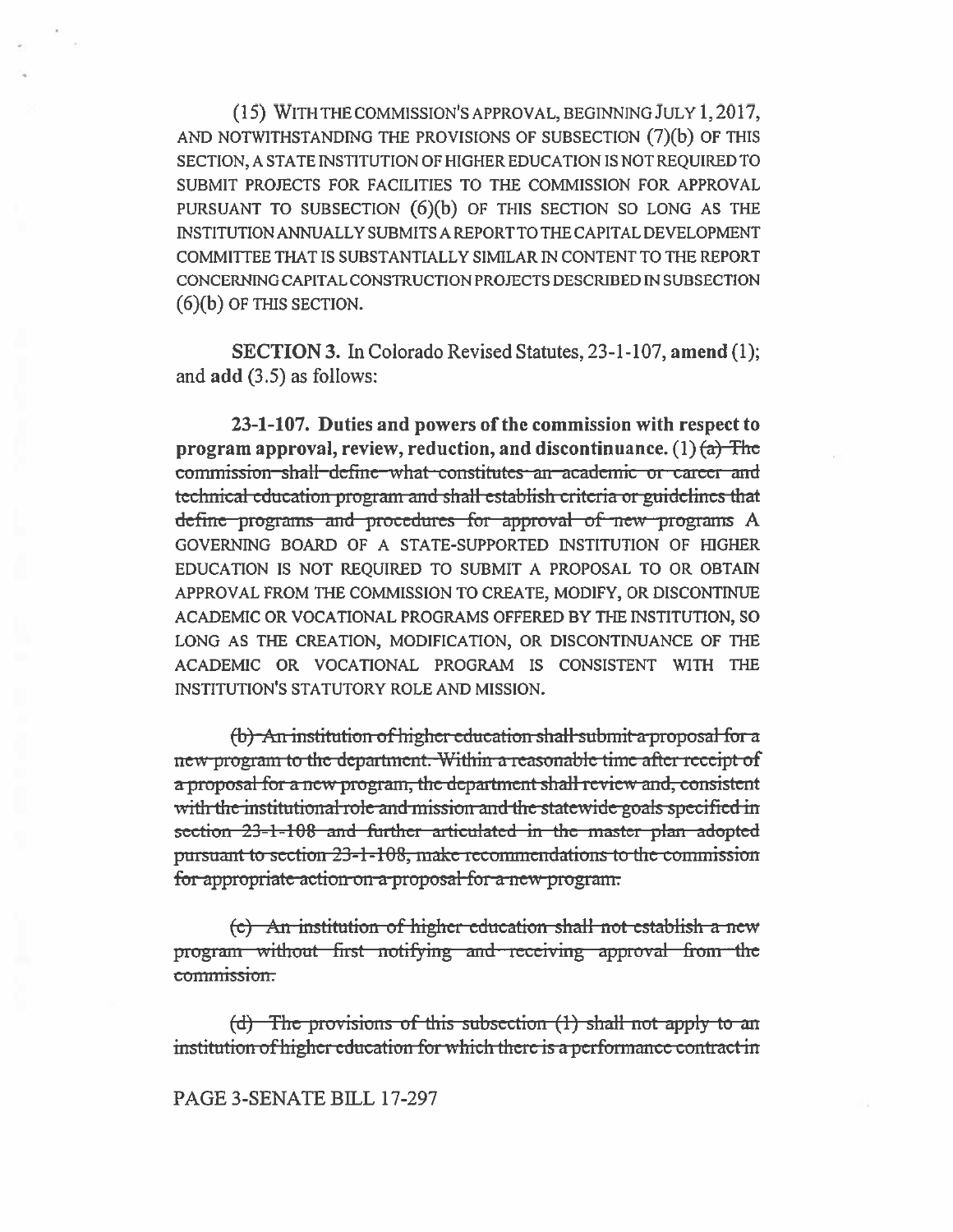effect with the commission as an exemplary institution of higher education pursuant to section 23-41-104.6 or an institution of higher education for which there is a performance contract in effect with the department pursuant to section 23-5-129:

THE COMMISSION MAY WAIVE THE PROVISIONS OF  $(3.5)$ SUBSECTIONS (2) AND (3) OF THIS SECTION.

SECTION 4. In Colorado Revised Statutes, 23-1-108, amend  $(1.5)(f)$ ,  $(1.7)$ , and  $(3)$ ; and add  $(14)$  as follows:

23-1-108. Duties and powers of the commission with regard to systemwide planning - reporting.  $(1.5)$  (f) (I) (A) The commission, IN COLLABORATION WITH THE PUBLIC INSTITUTIONS OF HIGHER EDUCATION, shall ensure that the master plan is implemented through the performance contracts authorized pursuant to sections 23-5-129 and 23-41-104.6, by negotiating with the governing boards individualized goals and expectations for the public institutions of higher education, which goals and expectations support achievement of the statewide goals identified in paragraph (c) of this subsection (1.5) and in the master plan. The commission and the governing boards shall ensure that the institutions' renegotiated performance contracts are finalized no later than December 1, 2012 THE PUBLIC INSTITUTIONS OF HIGHER EDUCATION, INCLUDING THROUGH FUNDING ALLOCATED PURSUANT TO PART 3 OF ARTICLE 18 OF THIS TITLE 23 AND SECTION 23-41-104.6. THE DEPARTMENT SHALL SUBMIT A BUDGET REQUEST PURSUANT TO SECTION 23-18-307 THAT SUPPORTS **MASTER PLAN GOALS.** 

(B) THE DEPARTMENT AND PUBLIC INSTITUTIONS OF HIGHER EDUCATION SHALL ANNUALLY AFFIRM THE INSTITUTIONS' CONTRIBUTION TOWARD MEETING THE GOALS OF THE COMMISSION'S MASTER PLAN CREATED PURSUANT TO THIS SECTION. AN INSTITUTION'S CONTRIBUTIONS TOWARD MEETING THE GOALS OF THE MASTER PLAN MUST BE OUTLINED IN ACCORDANCE WITH THE INSTITUTION'S ROLE AND MISSION AND SHALL INCLUDE, AT A MINIMUM, INCREASING CREDENTIAL COMPLETION, INCREASING ANNUAL COMPLETIONS BY MINORITY AND LOW-INCOME STUDENTS, AND IMPROVING PERSISTENCE AND RETENTION RATES. THE DEPARTMENT SHALL MEASURE AN INSTITUTION'S CONTRIBUTIONS USING DATA COLLECTED FOR STATE AND FEDERAL REPORTING PURPOSES AND FOR POPULATING THE HIGHER EDUCATION FUNDING MODEL.

PAGE 4-SENATE BILL 17-297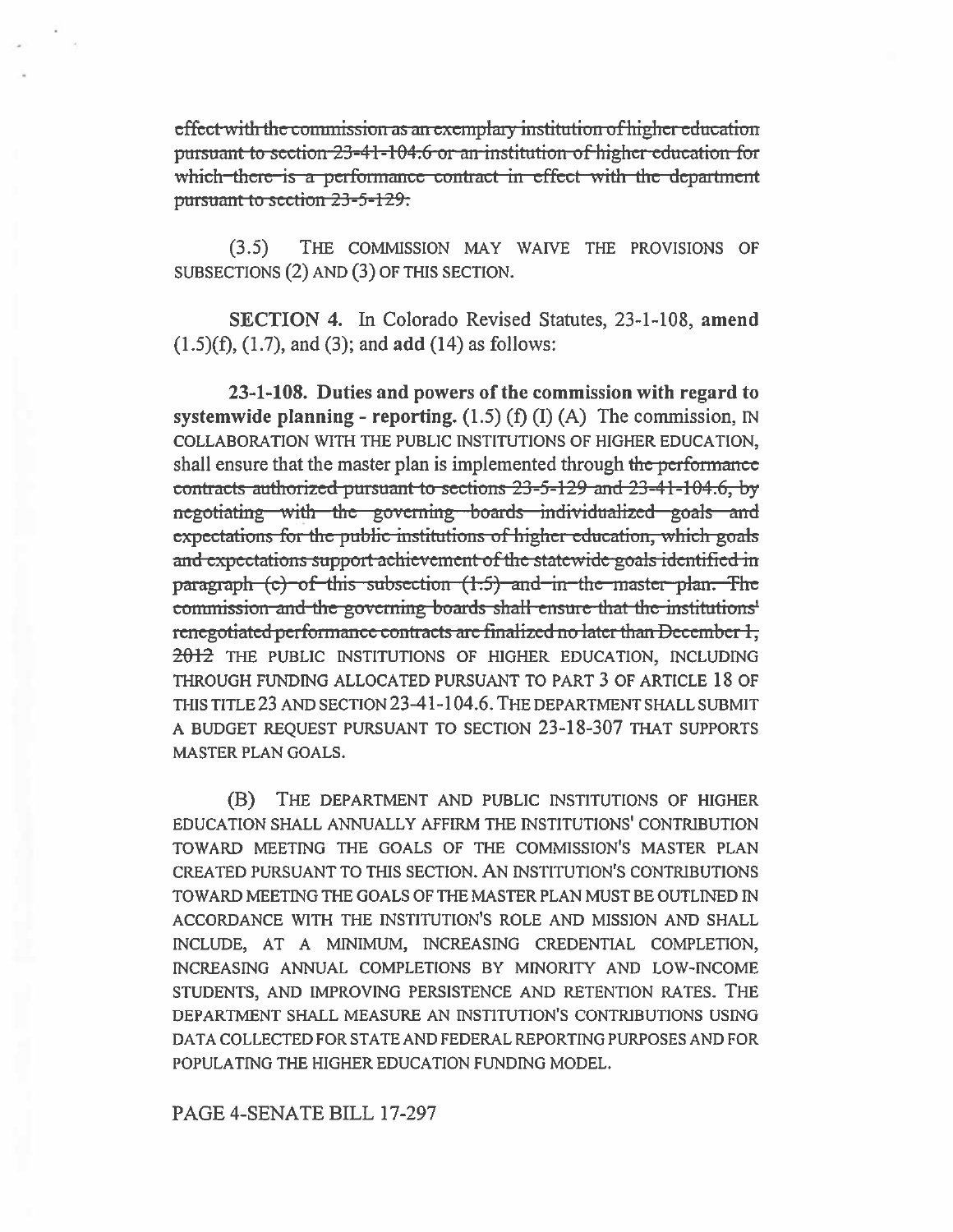$(II)$  In fulfilling the requirements of paragraph  $(c)$  of subsection  $(1)$ of this section, the commission shall-refer to each institution's role and mission and service area, as necessary, to interpret jointly-with the institution's governing board the implications of the role and mission and service area on the academic, financial, and student services elements of each institution's performance contract BEGINNING DECEMBER 1, 2017, AND NO LATER THAN DECEMBER 1 OF EACH YEAR THEREAFTER, THE DEPARTMENT SHALL REPORT TO THE JOINT BUDGET COMMITTEE AND TO THE EDUCATION COMMITTEES OF THE HOUSE OF REPRESENTATIVES AND OF THE SENATE, OR THEIR SUCCESSOR COMMITTEES, CONCERNING THE MASTER PLAN GOALS AND EACH INSTITUTION'S PROGRESS TOWARD MEETING THOSE GOALS. THE DEPARTMENT SHALL POST THE INFORMATION CONTAINED IN THE REPORT ON THE DEPARTMENT'S WEBSITE. NOTWITHSTANDING THE PROVISIONS OF SECTION 24-1-136  $(11)(a)(I)$  TO THE CONTRARY, THE DEPARTMENT'S REPORT CONTINUES INDEFINITELY.

(1.7) The commission, working with the department, the governing boards, and the institutions of higher education, shall collect data, including but not limited to research conducted by national policy organizations and agencies or institutions of higher education in other states, as necessary to support development and implementation of the master plan pursuant to subsection  $(1.5)$  of this section. and to use in negotiating the performance contracts pursuant to sections 23-5-129 and 23-41-104.6. The commission shall take into consideration the costs to the governing boards of collecting and reporting any data the commission may request from the governing boards or the institutions of higher education pursuant to this subsection  $(+7)$ :

(3) The commission, shall develop, after consultation with the governing boards of institutions, MAY SUPPORT THE DEVELOPMENT OF cooperative programs among state-supported institutions of higher education.

(14) PURSUANT TO SECTION 23-18-201 (2), THE COMMISSION SHALL NEGOTIATE PERFORMANCE CONTRACTS WITH PRIVATE INSTITUTIONS OF HIGHER EDUCATION THAT PARTICIPATE IN THE COLLEGE OPPORTUNITY FUND PROGRAM.

**SECTION 5.** In Colorado Revised Statutes, repeal 23-1-108 (1.9).

PAGE 5-SENATE BILL 17-297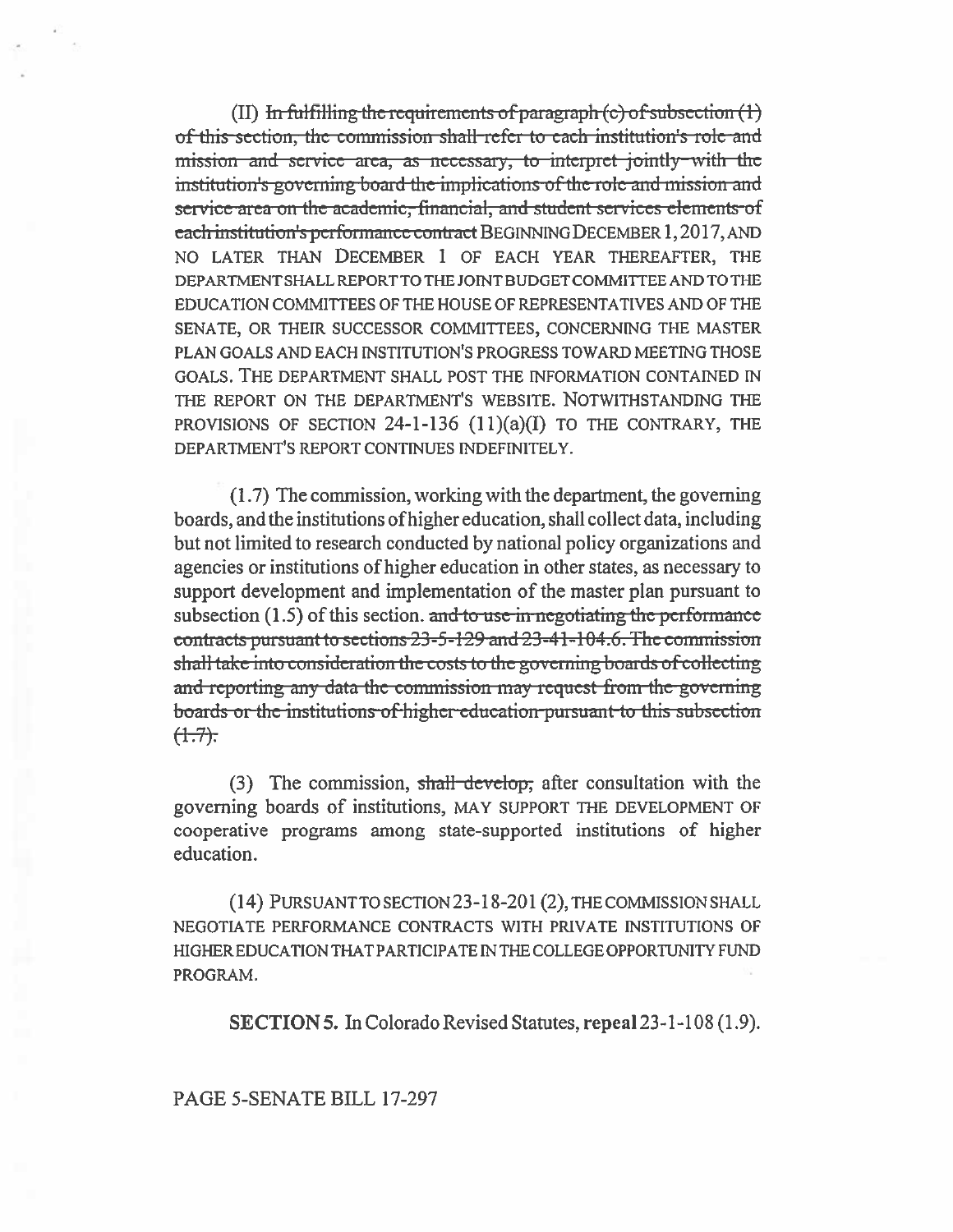**SECTION 6.** In Colorado Revised Statutes, 23-1-109.7, amend (2) as follows:

23-1-109.7. Duties and powers of the commission with regard to the provision of educational services. (2) Beginning July 1, 2005, the commission is responsible for ensuring the provision of postsecondary educational services pursuant to part 3 of article 18 of this title TITLE 23. The department of higher education on behalf of the commission shall annually enter into fee-for-service contracts with one or more governing boards of institutions of higher education pursuant to section 23-18-303 to provide the higher education services specified in section 23-18-301. The department of higher education may contract with a governing board of an institution of higher education only to the extent that the contract remains consistent with any contract entered into pursuant to section 23-5-129 with the governing board.

SECTION 7. In Colorado Revised Statutes, 23-1-113.2, amend (3) as follows:

23-1-113.2. Department directive - admission standards for students holding international baccalaureate diplomas. (3) The provisions of this section shall not apply to any institution of higher education that has entered into a performance contract with the commission as an exemplary institution of higher education THE COLORADO SCHOOL OF MINES WHILE THE INSTITUTION IS OPERATING UNDER A PERFORMANCE CONTRACT NEGOTIATED PURSUANT TO SECTION 23-41-104.6.

**SECTION 8.** In Colorado Revised Statutes, repeal 23-1-118.

SECTION 9. In Colorado Revised Statutes, 23-1-104, amend  $(3)(a)$ ; and add  $(3.5)$  as follows:

23-1-104. Financing the system of postsecondary education report. (3) (a) Notwithstanding the provisions of section 24-75-102, C.R.S., the governing boards are authorized to retain all moneys MONEY appropriated pursuant to this section  $\frac{1}{2}$  and section  $23-1-118$ , or otherwise generated from fiscal year to fiscal year.

(3.5) EACH GOVERNING BOARD SHALL REPORT TO THE COLORADO COMMISSION ON HIGHER EDUCATION, USING APPROVED FORMS, THE

PAGE 6-SENATE BILL 17-297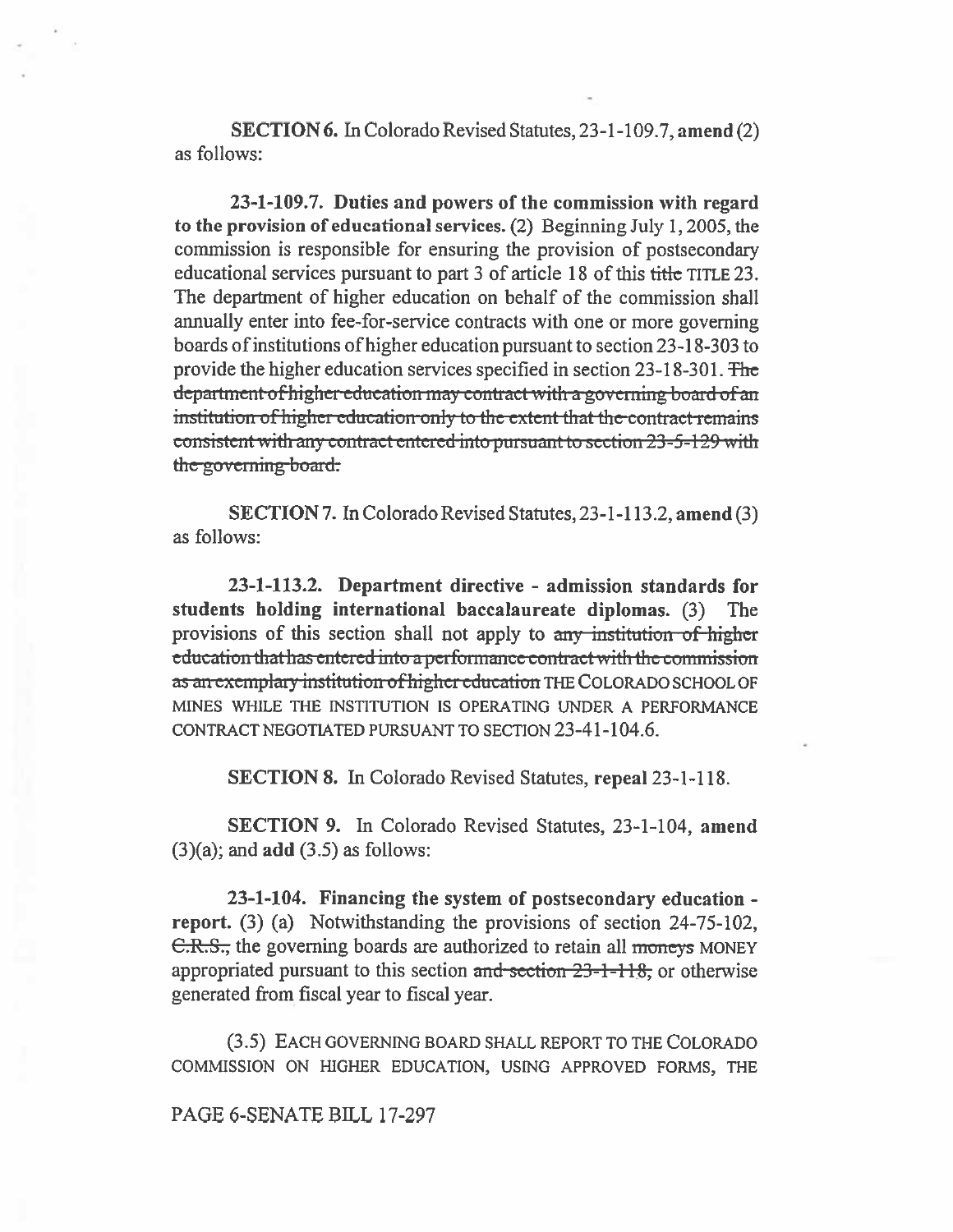INSTITUTION'S PLANS FOR ANY TUITION OR OTHER PROPOSED INCREASES FOR THE FOLLOWING FISCAL YEAR. THE COMMISSION SHALL REVIEW THE PLANS AND MAKE RECOMMENDATIONS TO THE GENERAL ASSEMBLY DURING THE ANNUAL BUDGET PROCESS.

SECTION 10. In Colorado Revised Statutes, 23-2-103.8, amend (1)(a) as follows:

23-2-103.8. Financial integrity - surety. (1) A private college or university is exempt from the provisions of this section if:

(a) The private college or university is a party to a performance contract with the commission under section 23-5-129 PURSUANT TO SECTION 23-18-201 (2); or

SECTION 11. In Colorado Revised Statutes, repeal 23-5-129.

SECTION 12. In Colorado Revised Statutes, 23-18-102, amend the introductory portion and (8) as follows:

**23-18-102. Definitions.** As used in parts 1 and 2 of this article ARTICLE 18, unless the context otherwise requires:

(8) "Participating private institution of higher education" means a private institution of higher education that enters into a performance contract with the department pursuant to  $\frac{\text{section}}{23 - 5 - 129}$  SECTION 23-18-201 (2) and agrees to participate in the program.

**SECTION 13. In** Colorado Revised Statutes, 23-18-201, **amend**  (2) as follows:

23-18-201. College **opportunity fund program - creation eligibility - guidelines.** (2) A student of a private institution of higher education shall be a beneficiary of the college opportunity fund and eligible to participate in the college opportunity fund program only if the private institution of higher education that the student attends has agreed to participate in the program by establishing a performance contract with the department. pursuant-to-section 23-5-129. THE PERFORMANCE CONTRACT SHALL SPECIFY THE PERFORMANCE GOALS THE INSTITUTION SHALL ACHIEVE DURING THE PERIOD THAT IT OPERATES UNDER THE PERFORMANCE

PAGE 7-SENATE BILL 17-297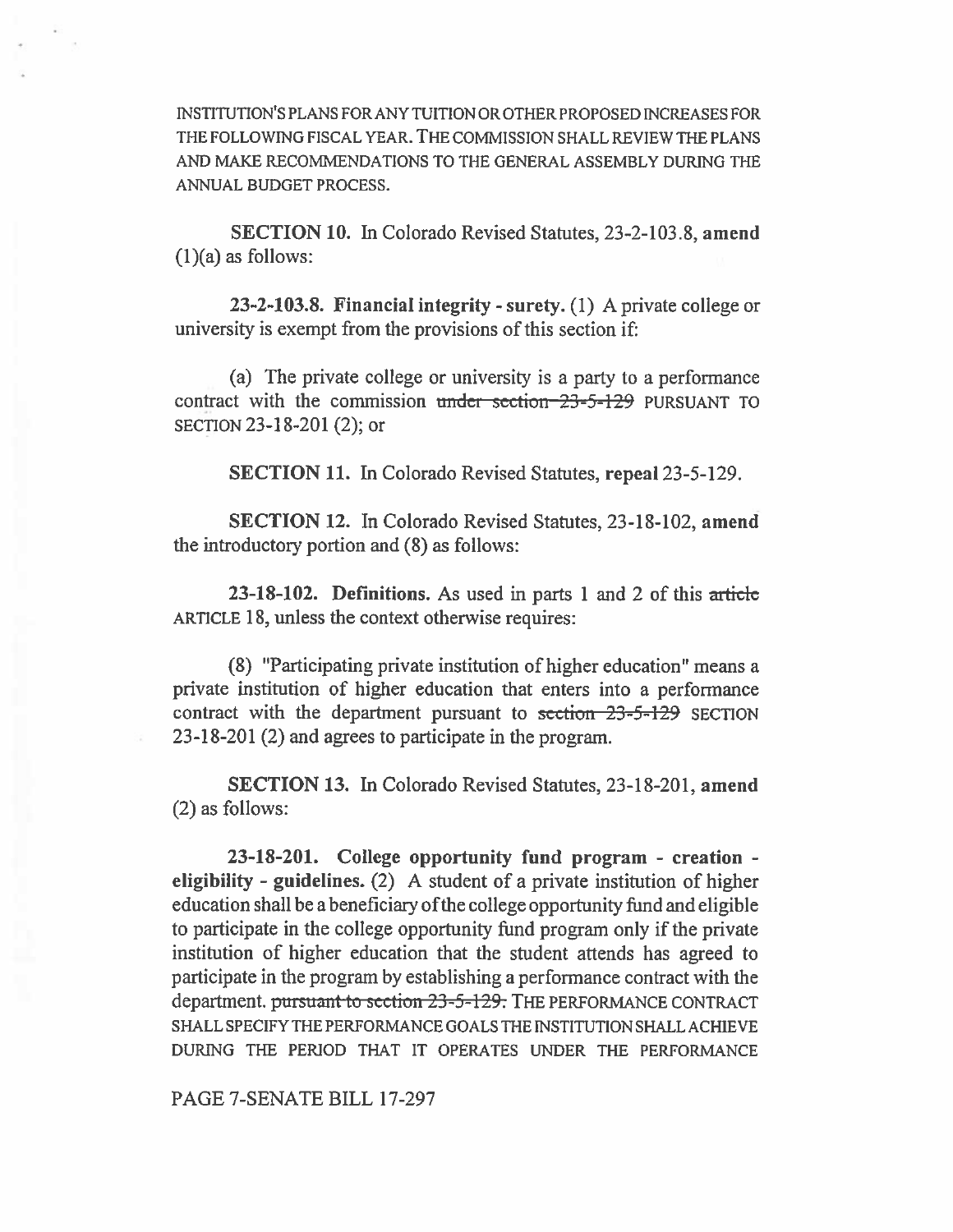CONTRACT. The department shall include each participating private institution of higher education and its students who participate in the college opportunity fund program in the student unit reporting data system, in order to enable the students of the participating private institution of higher education to participate in the program. The participating private institution ofhigher education shall reimburse the department for the actual expenses associated with including the institution in the student unit reporting data system.

**SECTION 14.** In Colorado Revised Statutes, 23-18-202, **amend**   $(2)(e)$  and  $(5)(d)(I)(F)$  as follows:

**23-18-202. College opportunity fund - appropriations - payment of stipends - reimbursement.** (2) (e) An eligible undergraduate student who attends a participating private institution of higher education may receive financial assistance under this part 2 in the amount of fifty percent of the stipend amount. except-that the amount of the stipend under this paragraph-(e) may increase in proportion to the percent of unfunded **the all algorith that is appropriated to the governing boards pursuant to**  $section 23 - 5 - 129 (8)$ .

(5) (d) (I) An eligible undergraduate student and an institution of higher education shall not receive the payment of a stipend on behalf of an eligible undergraduate student for:

(F) Off-campus, extended campus, or continuing education classes that are not supported by state general fund moneys MONEY, except as approved by the commission, and, on or after July 1, 2007, except for classes or programs offered by an institution of higher education that *has*  entered into a performance contract with the department pursuant to section  $23-5-129$ , and that an eligible undergraduate student who is a member of the armed forces or a dependent of a member of the armed forces attends for credit on a military base; or

**SECTION 15.** In Colorado Revised Statutes, 23-18-304, **amend**   $(2)(b)$  and  $(3)(b)$  as follows:

**23-18-304. Funding for specialty education programs - area technical colleges - local district junior colleges.** (2) (b) After considering the status of the performance contracts with the area-technical

## PAGE 8-SENATE BILL 17-297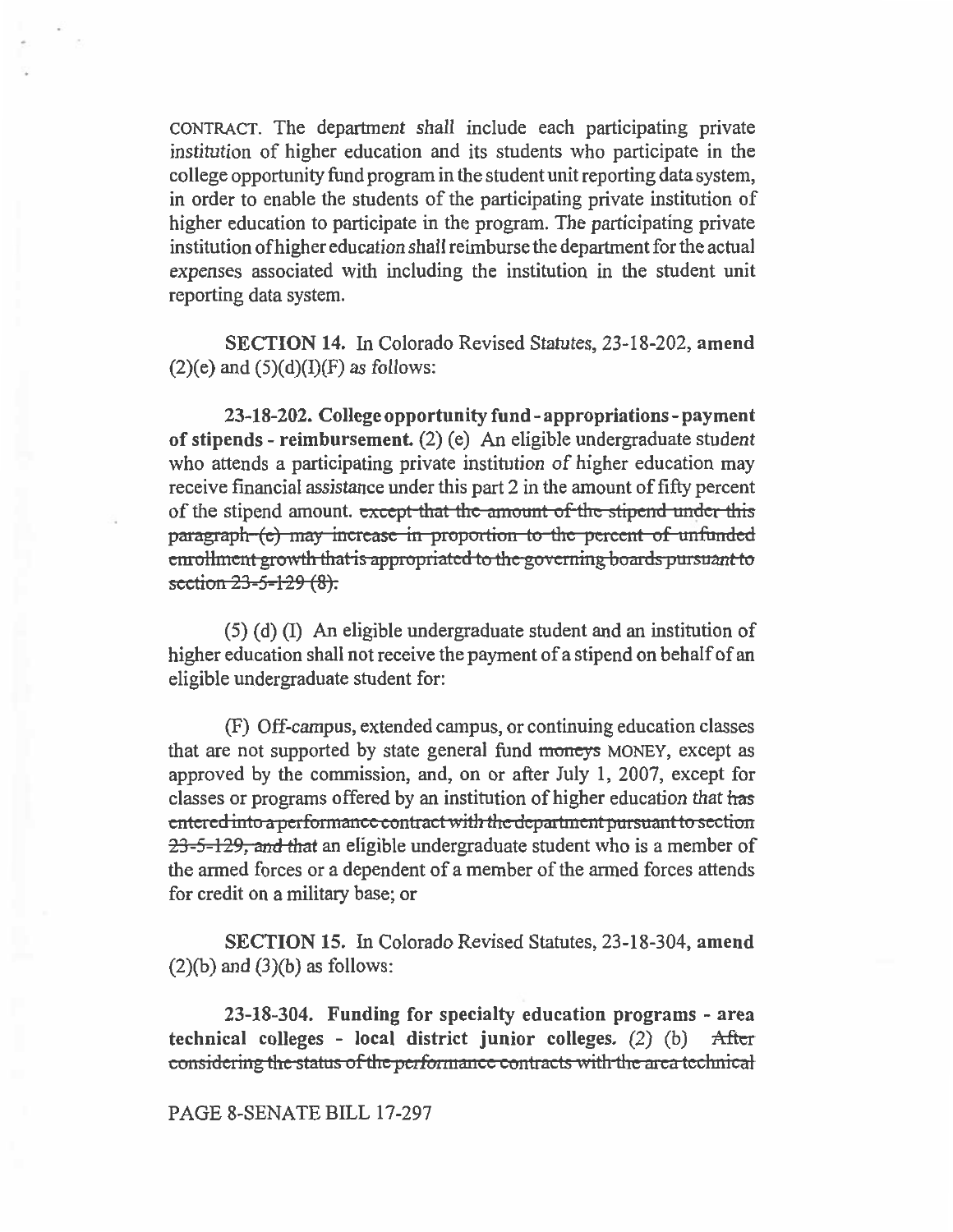colleges pursuant to section 23-5-129. The commission may recommend as part of its budget request that direct grants to area technical colleges increase by a percentage that is greater than the percentage change in the total state appropriation for the preceding state fiscal year or decrease by a percentage that is less than the percentage change in the total state appropriation for the applicable fiscal year from the total state appropriation for the preceding state fiscal year.

 $(3)$  (b) After considering the status of the performance contracts with Colorado mountain college and with Aims community college pursuant to section 23-5-129, The commission may recommend as part of its budget request FOR COLORADO MOUNTAIN COLLEGE AND AIMS COMMUNITY COLLEGE that the direct grant to either or both institutions increase by a percentage that is greater than the percentage change in the total state appropriation for the preceding state fiscal year or decrease by a percentage that is less than the percentage change in the total state appropriation for the applicable fiscal year from the total state appropriation for the preceding state fiscal year.

**SECTION 16.** In Colorado Revised Statutes, repeal 23-18-305 (4).

SECTION 17. In Colorado Revised Statutes, 23-41-104.6, amend (3) introductory portion as follows:

23-41-104.6. Performance contract - authorization - operations. (3) The board of trustees of the Colorado school of mines shall negotiate AND SIGN a performance contract with the department of higher education, subject to approval by the Colorado commission on higher education, that shall specify SPECIFIES the performance goals that the institution shall achieve during the period that it operates under the performance contract. The specified goals shall MUST be measurable and specific to the Colorado school of mines' role and mission and shall include at a minimum, the goals negotiated for the institution pursuant to sections  $23-1-108$   $(1.5)(f)$  and 23-5-129 PROVISIONS RELATING TO MASTER PLAN GOALS and MAY ALSO INCLUDE, BUT NEED NOT BE LIMITED TO, the following issues:

**SECTION 18.** In Colorado Revised Statutes, 23-60-211, amend  $(4)$  as follows:

23-60-211. Degrees. (4) Notwithstanding the provisions of section

PAGE 9-SENATE BILL 17-297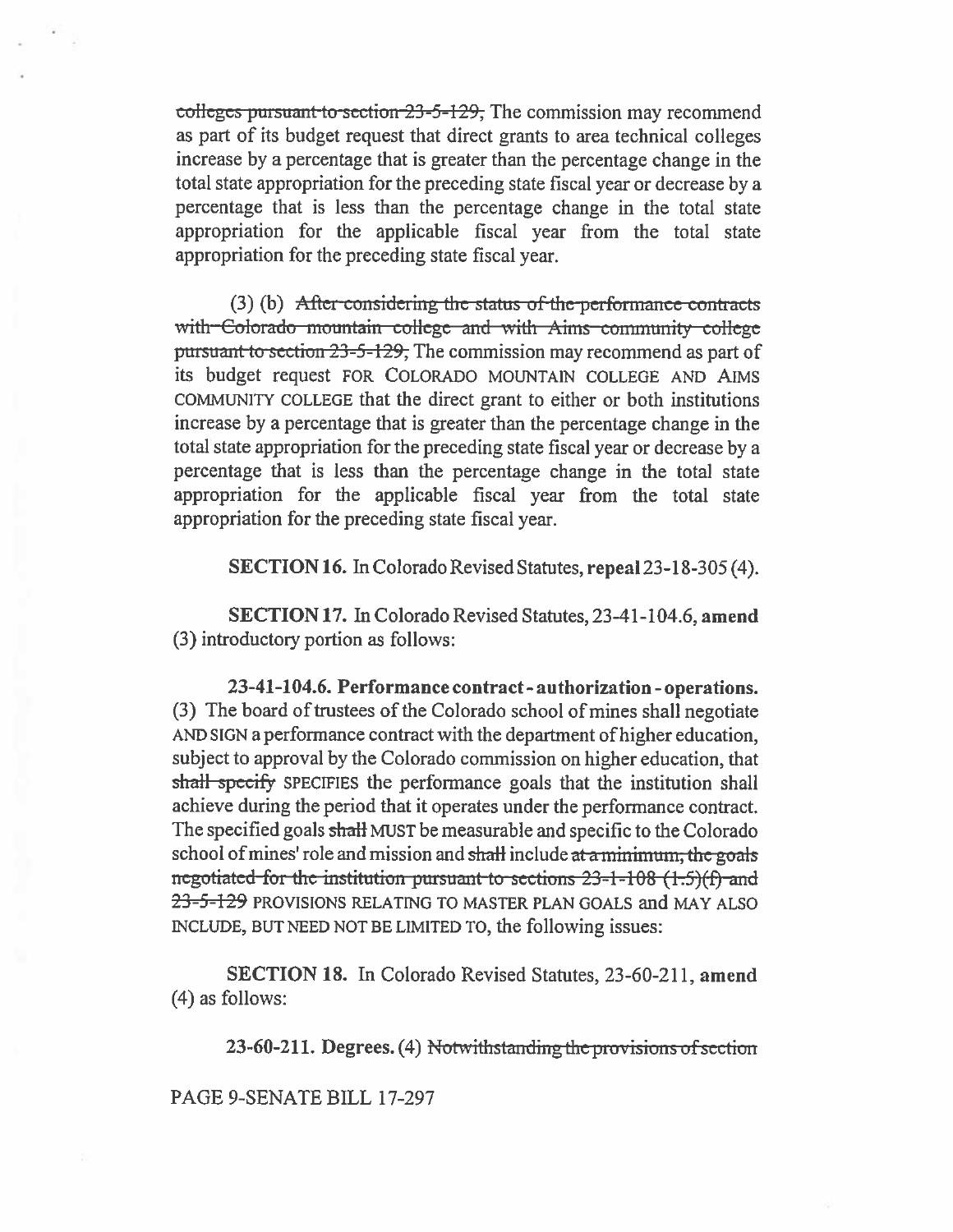$23-5-129(6)$  (b), Subject to the approval of the Colorado commission on higher education pursuant to section 23-1-133, the board may establish at community colleges within the state system technical, career, and workforce development bachelor of applied science degree programs. Nothing in this section shall be construed to allow for the approval of bachelor of arts or bachelor of science degree programs.

**SECTION 19. In** Colorado Revised Statutes, 2-7-204, **amend**   $(3)(a)(II)(A)$  as follows:

**2-7-204. Performance management systems. (3) (a) (II)** (A) The department of higher education will satisfy the requirements in this subsection (3) through the master plan for postsecondary education that the Colorado commission on higher education maintains as described in section  $23-1-108$  (1.5). C.R.S., and any performance contracts that the **example 2** Colorado commission on higher education negotiates and enters into with the governing boards of the state institutions of higher education as **formally specified in section 23-5-129, C.R.S.** The department of higher education **shall ensure that copies of the master plan and performance contracts be ARE submitted to the joint budget committee and the appropriate joint committee of reference as determined pursuant to section 2-7-203, and shall post the master plan and ANY** performance contracts **AND REPORTS to**  its official website and the official website of the office of state planning and budgeting.

**SECTION 20. In** Colorado Revised Statutes, 2-7-205, **amend (1)(a)(II) as follows:** 

**2-7-205. Annual performance report. (1) (a)** (II) The office of state planning and budgeting shall prepare the section of the annual performance report for the department ofhigher education by reviewing the institutions of higher education's progress towards the goals set forth in the institution of higher education's performance contract described-in section 23-5-129, C.R.S., and the outcomes of the recommended performance **funding plan required in section 23-1-108 (1.9)(b), C.R.S. MASTER PLAN FOR COLORADO POSTSECONDARY EDUCATION, AS DESCRIBED IN SECTION 23-1-108 (1.5) AND TAKING INTO ACCOUNT THE DATA AND METRICS DESCRIBED IN SECTIONS** 23-18-201 (2) **AND PART** 3 **OF ARTICLE** 18 **OF TITLE**  23.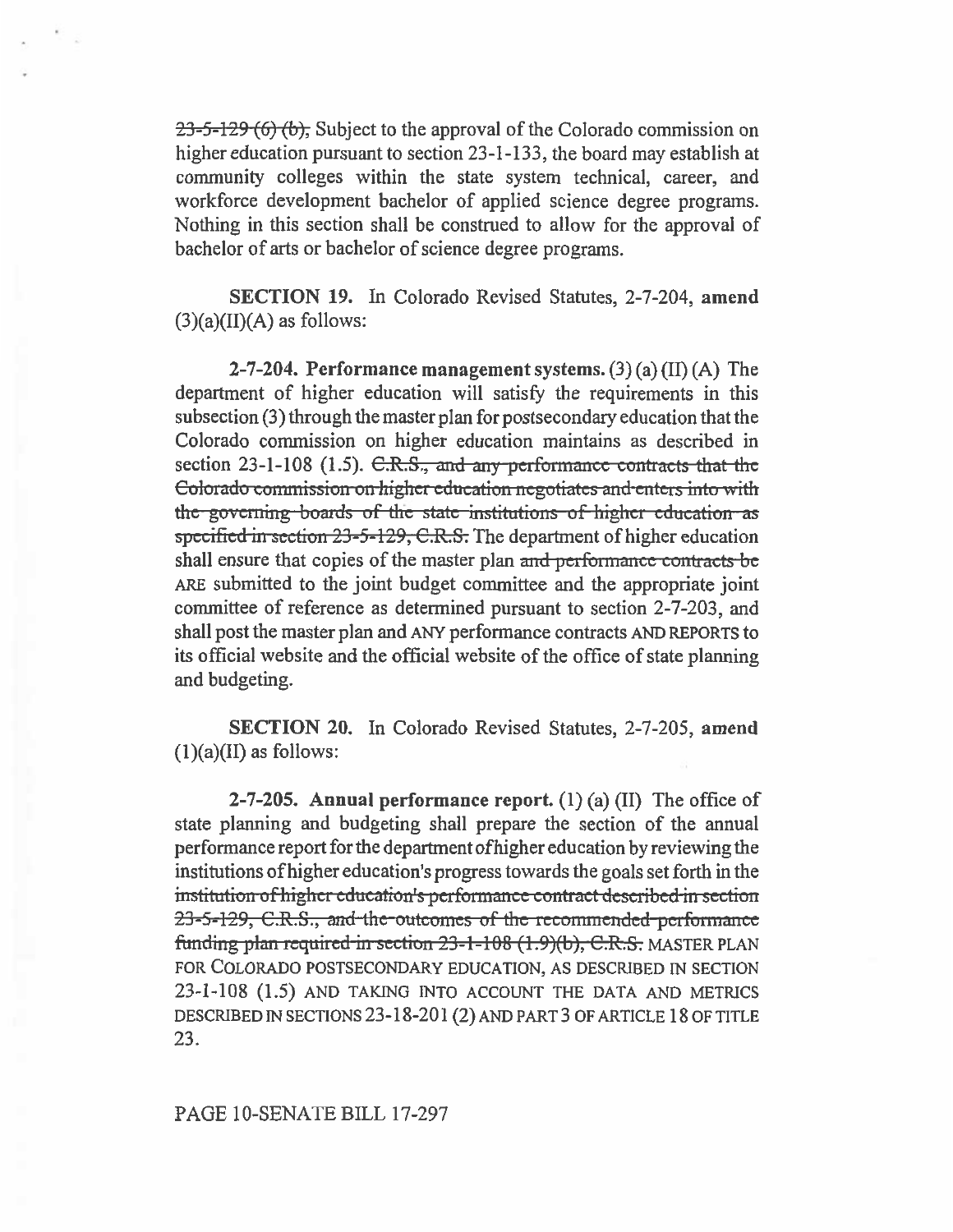**SECTION 21.** In Colorado Revised Statutes, 24-1-114, **amend**  (5)(b) as follows:

**24-1-114. Department of higher education - creation.**  (5) (b) With respect to the Colorado commission on higher education and the universities, colleges, and boards specified in subsection (4) of this section, the executive director shall have HAS only those powers, duties, and functions prescribed in **article I of** title 23; C.R.S., except that **the**  executive director of the Colorado commission on higher education is authorized to negotiate, implement, and monitor contracts, as described in sections23-5-129and SECTIONS 23-18-201 (2), 23-18-303, 23-18-304, AND 23-41-104.6, C.R.S., with universities, colleges, and boards, in consultation with the Colorado commission on higher **education.**